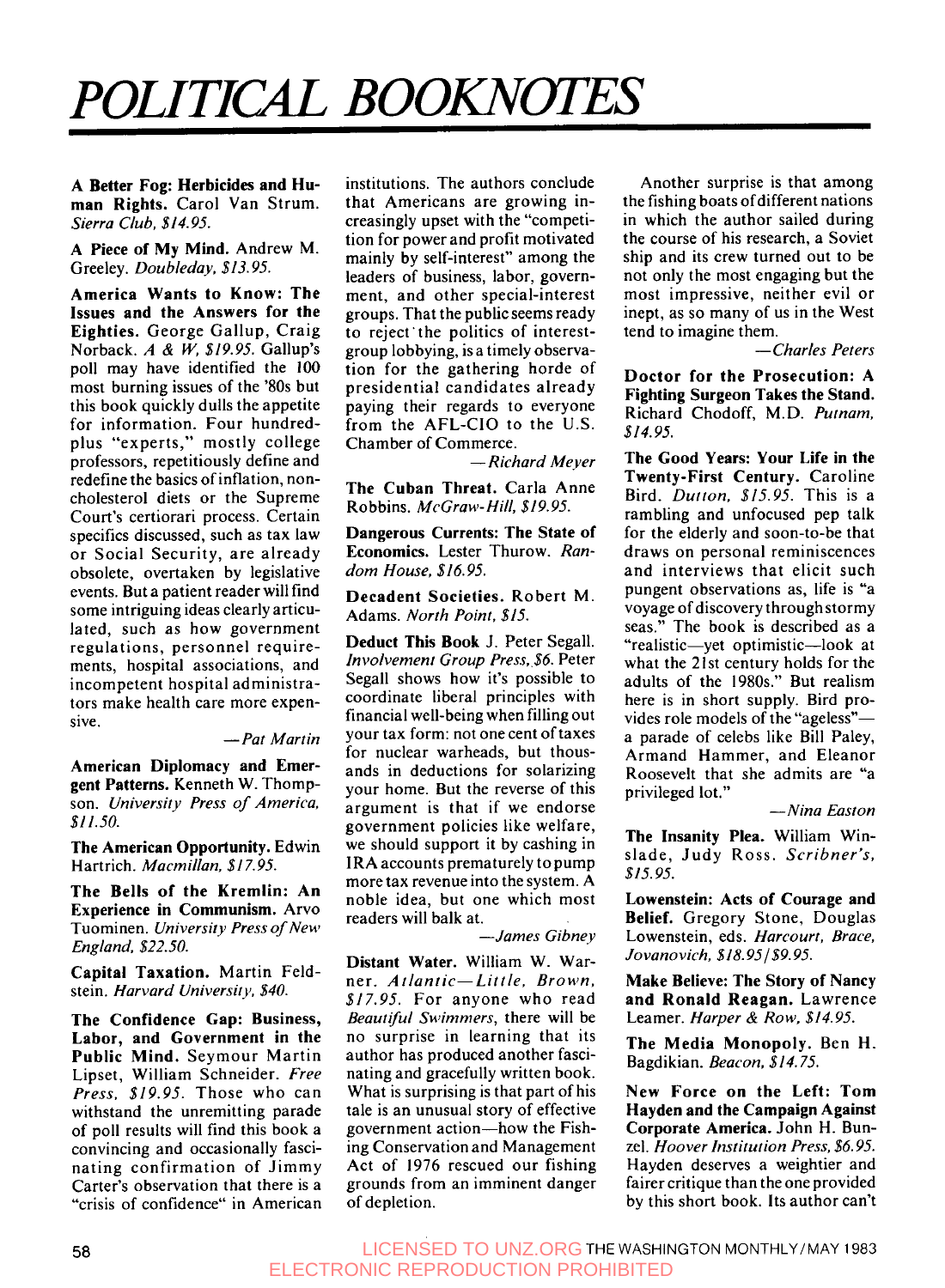## **CONGRESSIONAL** ED! RAVEI

The biggest mystery about Congress has always been how to find out quickly who's in charge of what. who works for whom, who is on which committee, and how to get in touch with them.

The riddle is compounded by the fact that Congress is a population in constant motion. Offices are moved, people change jobs, change assignments. get fired, get promoted. Keeping pace with the action isn't easy if you work inside, and it's a full-time job if you work outside Congress.

The problem is solved by the remarkable directory called the "Congressional Yellow Book" published by The Washington Monitor. The secret of the book's success is its updating system. Subscribers to the Yellow Book get four complete updates a year, and the book is in looseleaf format so pages can be changed easily.

To **become a subscriber to the "Congressional Yellow Book" at no** 

Zip.

Subscribers always have the latest information on<br>• how to reach Members of Congress and their staffs (by name, title, etc.)

● legislative responsibility of individual staff members<br>● arms of Congress: Congressional Budget Office, Government Printing Office, Library of Congress and many others

- committee and subcommittee assignments of each Member of Congress
	- *<sup>0</sup>*jurisdiction and membership rosters of each committee and subcommittee *0* Members' District offices.. .and more.

**risk, use the coupon below.** 

Washington, DC 20004 **or telephone (202) 347-7757** 

State

**Congressional Yellow Book c/o** The Washington Monitor

**11111111111111111111111~** 

- 
- The mystery has been unraveled once and for all, with the directory that changes to keep pace with Congress in motion. A must reference in every Congressional office, and for everyone who needs to stay in touch.

1301 Pennsylvania Avenue, NW, Suite 1000

иним rınınmırı:

**CONDESSORON YELLOW** 

at \$95 a year and send me the<br>CONGRESSIONAL YELLOW<br>BOOK right away on 15-day approval If I decide **it's** not for me 1'11 return it and owe you

YES, enter my subscription

Purchase Order No.:

nothing. *D* Check enclosed. *(D.C. subscribers please add*<br>\$5.70 sales tax)

 $\Box$  Bill us.

## LICENSED TO UNZ.ORG ELECTRONIC REPRODUCTION PROHIBITED